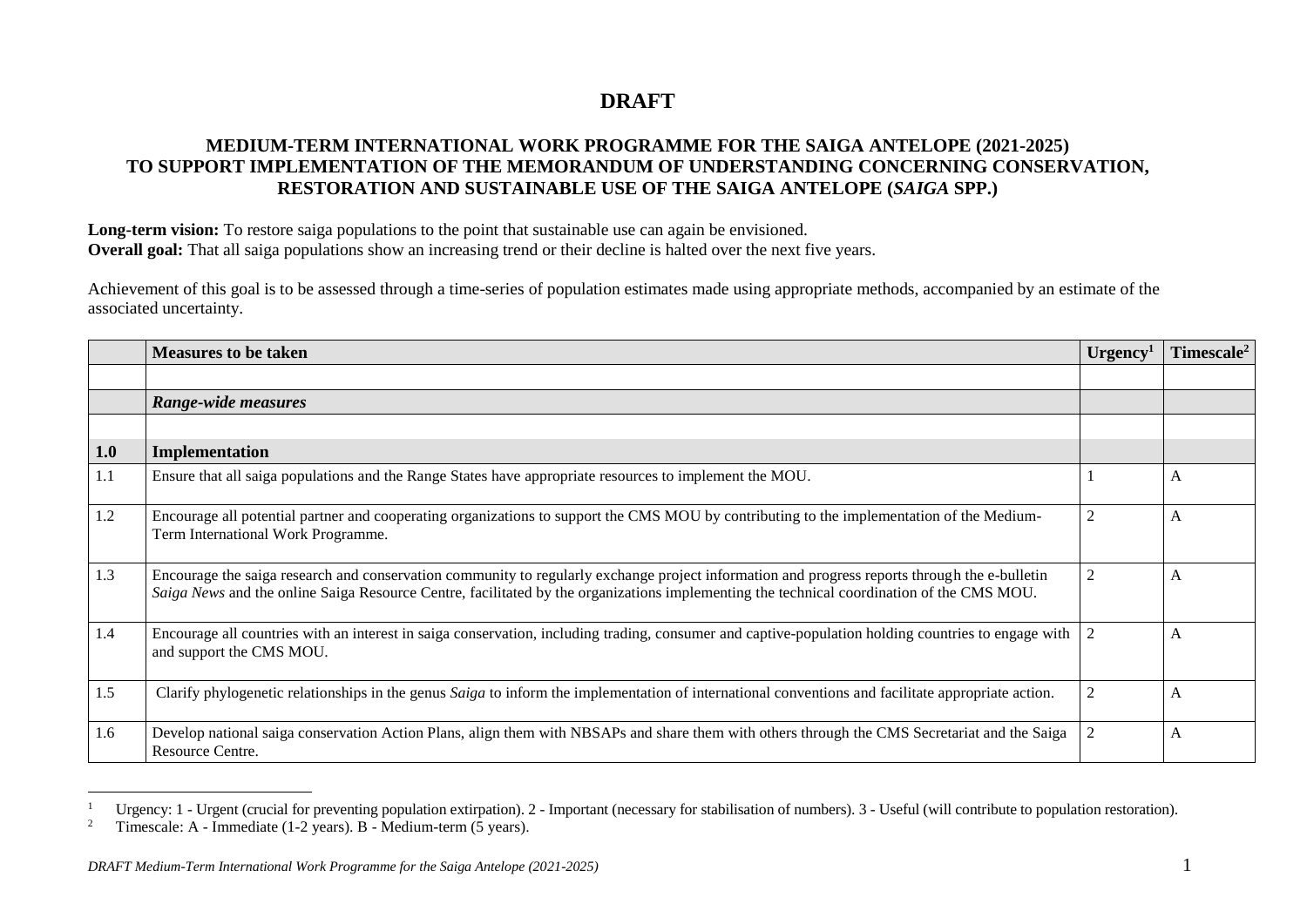| 1.7  | Encourage all Range States that are Parties to CMS or CITES to participate in the National Legislation Programme of CMS and, as appropriate, the<br>National Legislation Project of CITES.                                                                                          | $\overline{2}$ | A                         |
|------|-------------------------------------------------------------------------------------------------------------------------------------------------------------------------------------------------------------------------------------------------------------------------------------|----------------|---------------------------|
| 1.8  | Encourage Range States, relevant end-user countries and the conservation community to engage with the CMS MOU and its coordination<br>mechanism, including reporting to CMS, CITES and the Saiga Resource Centre, to support implementation.                                        | $\overline{3}$ | A                         |
| 1.9  | Encourage national CMS MOU contact points and CITES Management Authorities, responsible for liaison with counterparts in other range States<br>and cooperating organizations, to exchange information and technical expertise on saiga conservation.                                | $\mathfrak{Z}$ | A                         |
| 1.10 | Encourage all saiga antelope Range and consumer States to join CITES and CMS.                                                                                                                                                                                                       | 1              | B                         |
| 1.11 | Coordinate conservation efforts and promote cooperation between all stakeholders in the saiga range.                                                                                                                                                                                | $\overline{2}$ | B                         |
| 1.12 | Encourage Range States, China and other consumer countries, to conclude and implement bilateral cooperative agreements on matters of mutual<br>interest to support the MOU's implementation.                                                                                        | $\sqrt{2}$     | B                         |
| 1.13 | Encourage Range States to coordinate their research and monitoring efforts in order to maximize the synergies between them, where appropriate<br>using standardized, comparable, internationally recognized methods.                                                                | $\sqrt{2}$     | B                         |
| 2.0  | <b>Anti-poaching</b>                                                                                                                                                                                                                                                                |                |                           |
| 2.1  | Develop and, if necessary, update national anti-poaching strategies, with a focus at the population level in order to maximize effectiveness of patrol<br>deployment and intelligence-gathering.                                                                                    | 1              | A                         |
| 2.2  | Strengthen anti-poaching units and where needed establish more, for the protection of all saiga populations in all Range States, including where<br>appropriate complementing state anti-poaching units with voluntary rangers from local communities.                              | 1              | A                         |
|      |                                                                                                                                                                                                                                                                                     |                |                           |
| 2.3  | Enable protocols and agreements between relevant Range States to be applied at the operational level, by supporting and facilitating transboundary<br>exchange and communication between enforcement officers and rangers to strengthen protection of saigas across shared borders. | $\sqrt{2}$     | $\boldsymbol{\mathsf{A}}$ |
| 2.4  | Strengthen national capacity and legislation, where appropriate, to support improvements in detection, processing and prosecution of offenders,<br>including measures to avoid conflicts of interest.                                                                               | $\sqrt{2}$     | $\boldsymbol{\mathsf{A}}$ |
| 2.5  | Improve the prestige, capacity, social security and coordination of, and provide relevant training for, local and national law enforcement and nature<br>protection officers and other officials, at all levels, where appropriate.                                                 | $\overline{2}$ | A                         |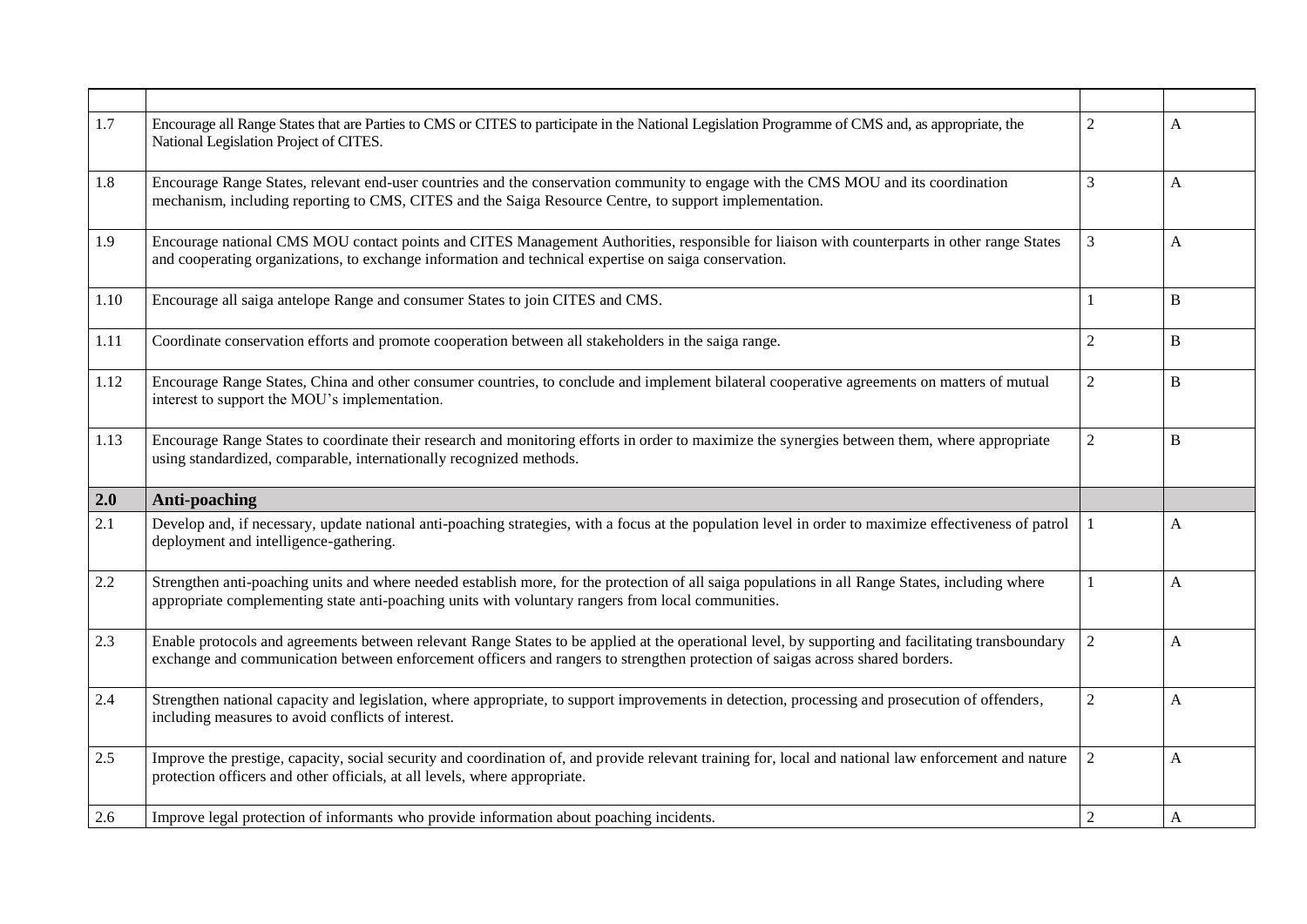| 2.7  | Monitor and measure anti-poaching efforts and impacts, and use these analyses to inform improved anti-poaching strategies.                                                                                                                                                                                                                                                                                                                                                                                                                   | $\overline{2}$ | B                         |
|------|----------------------------------------------------------------------------------------------------------------------------------------------------------------------------------------------------------------------------------------------------------------------------------------------------------------------------------------------------------------------------------------------------------------------------------------------------------------------------------------------------------------------------------------------|----------------|---------------------------|
| 3.0  | <b>Sustainable use and trade</b>                                                                                                                                                                                                                                                                                                                                                                                                                                                                                                             |                |                           |
| 3.1  | Encourage research aiming to understand and reduce the demand for and quantity of saiga horn used in traditional Asian medicines, including<br>market surveys, both on the ground and online, in Range States, consumer and trading countries.                                                                                                                                                                                                                                                                                               | 1              | A                         |
| 3.2  | Ensure that all Range States, and saiga trading and consumer countries, make saiga conservation and trade issues a priority and allocate funding for<br>the implementation of the MOU and its Medium-Term International Work Programme.                                                                                                                                                                                                                                                                                                      | $\mathbf{1}$   | A                         |
| 3.3  | Encourage Range States and saiga trading and consumer countries to comply with CITES decisions and recommendations relevant to saiga<br>antelopes.                                                                                                                                                                                                                                                                                                                                                                                           | $\overline{2}$ | $\mathbf{A}$              |
| 3.4  | Encourage all Range States, and saiga trading and consuming countries to report seizures or confiscations through appropriate channels as part of<br>annual reporting to CITES and Interpol, and encourage trading partners to do the same.                                                                                                                                                                                                                                                                                                  | $\overline{2}$ | $\mathbf{A}$              |
| 3.5  | Encourage all Range States that are Parties to CITES to achieve a Category 1 rating for their CITES implementing legislation.                                                                                                                                                                                                                                                                                                                                                                                                                | $\sqrt{2}$     | A                         |
| 3.6  | Encourage countries trading in saiga parts and derivatives to establish internal market controls e.g. through registration, control and monitoring of<br>stockpiles; labelling of parts and products; registration of manufacturers and traders; and verifying the source and legality of saiga products in trade,<br>learning from experiences with marking and identification of saiga parts and derivatives in China.                                                                                                                     | $\sqrt{2}$     | $\mathbf{A}$              |
| 3.7  | Seek opportunities for training and cross-border cooperation in CITES implementation, identification of saiga products and techniques for<br>countering illegal trade.                                                                                                                                                                                                                                                                                                                                                                       | $\mathfrak{2}$ | A                         |
| 3.8  | Improve collaboration amongst Range States to halt illegal trade in saiga parts and derivatives by further harmonizing legislation and strengthening<br>its implementation (including work with judiciary and prosecutors) and enhancing cross-border enforcement and training.                                                                                                                                                                                                                                                              | $\overline{c}$ | $\boldsymbol{\mathsf{A}}$ |
| 3.9  | Encourage cooperation between in-situ conservationists and the Asian medicine industry for promotion of saiga conservation, restoration and<br>sustainable use, including information sharing and financial support.                                                                                                                                                                                                                                                                                                                         | $\overline{2}$ | $\bf{B}$                  |
| 3.10 | Initiate research on the feasibility, conditions and requirements for sustainable use of specific populations of saiga antelopes, taking into<br>consideration all relevant factors including disease and mass mortality events, sustainable harvest levels, population thresholds, demographic<br>structure of populations, socioeconomic aspects, compliance with CITES regulations (e.g. Non-Detriment Findings), capacity to monitor and<br>control utilisation and trade, and ability to identify and trace saiga derivatives in trade. | $\overline{c}$ | $\bf{B}$                  |
| 4.0  | Work with local people                                                                                                                                                                                                                                                                                                                                                                                                                                                                                                                       |                |                           |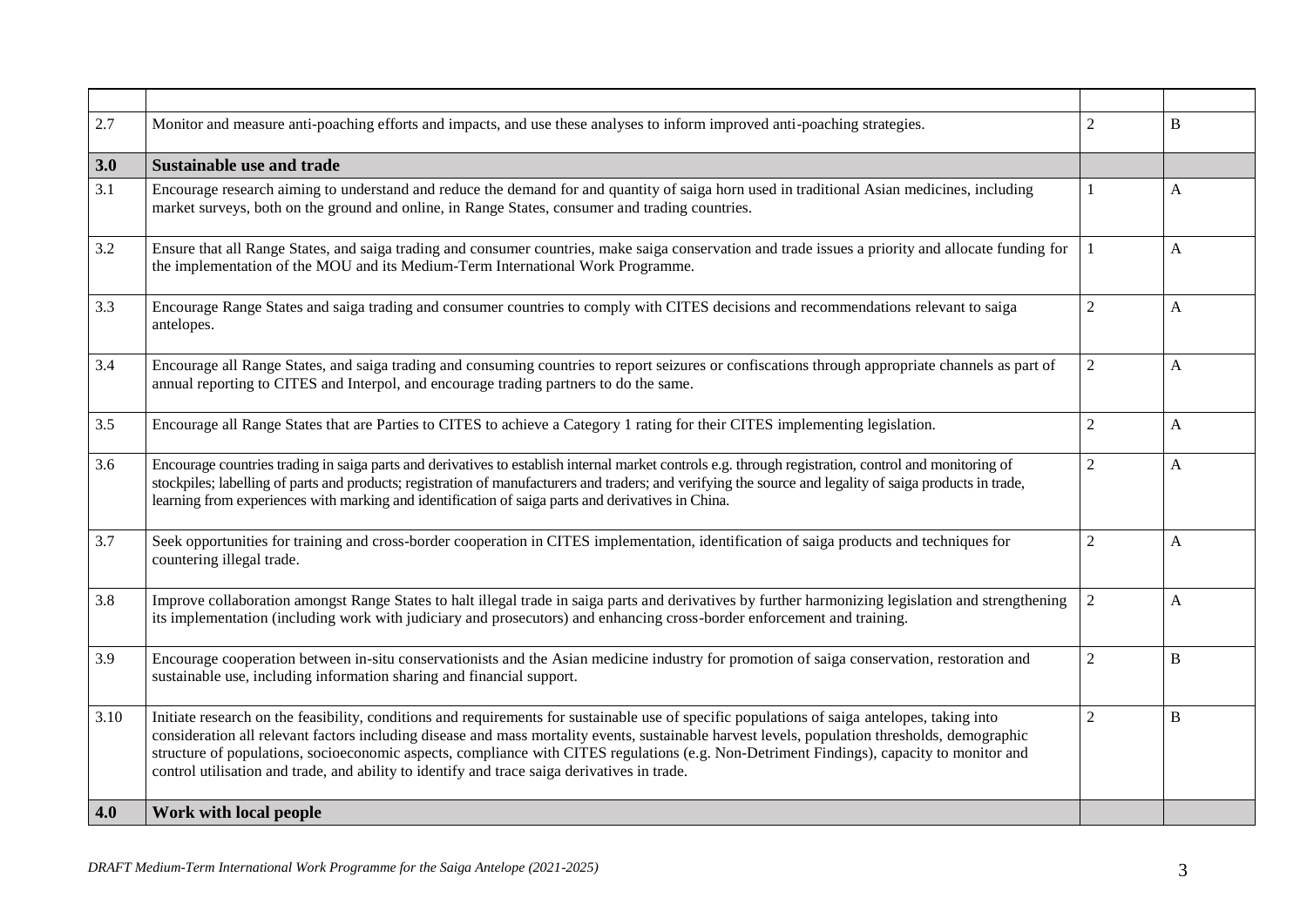| 4.1 | Strengthen the involvement of different stakeholders in saiga conservation, and encourage local involvement in, and support for, saiga protection.                                                                                                                                    |                | $\mathbf{A}$ |
|-----|---------------------------------------------------------------------------------------------------------------------------------------------------------------------------------------------------------------------------------------------------------------------------------------|----------------|--------------|
| 4.2 | Monitor attitudes of local people towards saiga conservation activities and threats to saiga, using local-level social research including participatory<br>community monitoring.                                                                                                      | $\overline{2}$ | A            |
| 4.3 | Recognize and encourage responsible behaviour by external stakeholders in the saiga range, including border guards, industry employees and<br>managers in order to prevent negative impacts on the saiga population, either directly or through relationships with local communities. | $\overline{2}$ | $\mathbf{A}$ |
| 4.4 | Promote sustainable rangeland use to enable the cohabitation of people, livestock and saiga antelopes.                                                                                                                                                                                | $\overline{2}$ | $\mathbf{A}$ |
| 4.5 | Expand current incentive-based and conservation-linked livelihood-improvement projects and develop new programmes in all appropriate parts of<br>the saiga range.                                                                                                                     | $\overline{2}$ | A            |
| 4.6 | Ensure that CMS National Contact Points take human factors and the needs and awareness of local people into account when developing and<br>implementing saiga conservation measures.                                                                                                  | $\overline{2}$ | B            |
| 4.7 | Build on pilot projects for saiga-based tourism and, where appropriate, promote this as a useful approach to increase local engagement in<br>conservation, and create incentives for local people to conserve saiga antelopes.                                                        | $\overline{2}$ | $\bf{B}$     |
| 4.8 | Explore options for a potential future sustainable use system with involvement of local people from the start, ensuring that benefits are created to<br>incentivize local people to conserve saiga antelopes.                                                                         | $\overline{2}$ | B            |
| 5.0 | <b>Awareness</b>                                                                                                                                                                                                                                                                      |                |              |
| 5.1 | Develop and implement awareness-raising and training activities, and promote the dissemination of best practice examples, information materials,<br>and workshop outputs for professional stakeholders involved in controlling illegal use of saiga.                                  |                | A            |
| 5.2 | Develop and implement awareness-raising campaigns for investors, companies and governments in Range States and elsewhere, whose activities,<br>or the activities of whose employees, could negatively impact on saiga conservation.                                                   | $\overline{2}$ | $\mathbf{A}$ |
| 5.3 | Ensure local communities within the saiga range remain aware of the conservation and legal status of saigas.                                                                                                                                                                          | $\overline{2}$ | A            |
| 5.4 | Continue to develop, update and widely implement a range of educational activities and materials on saiga ecology and conservation for children in<br>Range States.                                                                                                                   | $\overline{2}$ | B            |
| 5.5 | Develop and implement awareness raising and behaviour change campaigns to reduce demand for saiga products in consumer countries.                                                                                                                                                     | $\overline{2}$ | B            |
| 5.6 | Develop and widely implement awareness-raising campaigns, through all relevant media, to raise the profile of saigas at local, national and<br>international levels.                                                                                                                  | $\overline{2}$ | B            |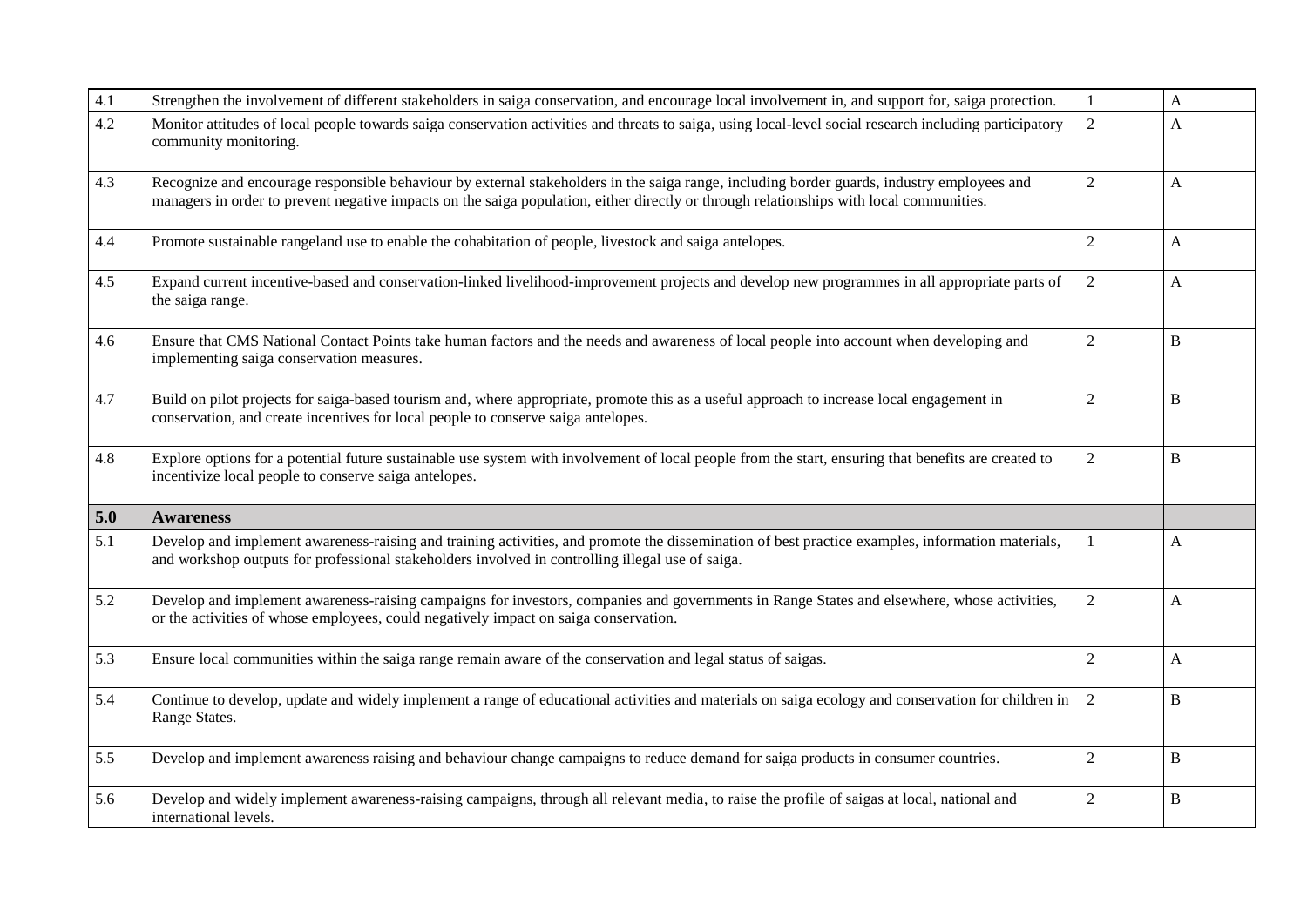| 5.7 | Support and regularly update existing websites about saiga conservation, restoration and sustainable use, including the maintenance of the official<br>CMS Saiga MOU website and the online Saiga Resource Centre.                                                                                                                                                       | $\overline{c}$ | $\bf{B}$       |
|-----|--------------------------------------------------------------------------------------------------------------------------------------------------------------------------------------------------------------------------------------------------------------------------------------------------------------------------------------------------------------------------|----------------|----------------|
| 5.8 | Expand the distribution and profile of Saiga News, both in hard copy and in electronic version, at local level and through other national and<br>international media.                                                                                                                                                                                                    | $\overline{2}$ | $\mathbf B$    |
| 5.9 | Monitor the effectiveness of awareness-raising campaigns in changing the behaviour of relevant groups towards better saiga conservation.                                                                                                                                                                                                                                 | $\overline{2}$ | B              |
| 6.0 | <b>Habitat and environmental factors</b>                                                                                                                                                                                                                                                                                                                                 |                |                |
| 6.1 | Remove or mitigate barriers to saiga movement (fences, roads, railways and other linear infrastructure) in line with CMS guidelines on Mitigating the<br>Impact of Linear Infrastructure and Related Disturbance on Mammals in Central Asia (Resolution 11.24) and internationally recognized standards IFC1<br>and IFC6.                                                | 1              | A              |
| 6.2 | Encourage government authorities, investors and developers to ensure that all proposed infrastructural, natural resource extraction, and other developments<br>likely to impact saiga and its habitat are subject to a full Social and Environmental Impact Assessment (SEIA) and/or Strategic Environmental Assessment<br>(SEA), following international best practice. |                | A              |
| 6.3 | Collate and analyse information on saiga habitat and range use, present and past; identify key features, including habitat types used and the effects<br>of anthropogenic factors, including climate change.                                                                                                                                                             |                | $\overline{B}$ |
| 6.4 | Analyse scenarios of likely future change in saiga distribution, range use, abundance, demography and threats in the light of climate change, infrastructure<br>and other human factors, and recommend responses accordingly, through revisions to the MTIWP.                                                                                                            | $\overline{2}$ | $\bf{B}$       |
| 6.5 | Facilitate exchange of data on saiga and saiga habitat among range states and stakeholders, using the Saiga Resource Centre if appropriate.                                                                                                                                                                                                                              | $\overline{2}$ | B              |
| 6.6 | Develop integrated rangeland management plans including resource partitioning for key saiga sites.                                                                                                                                                                                                                                                                       | $\overline{2}$ | $\bf{B}$       |
| 7.0 | <b>Protected areas</b>                                                                                                                                                                                                                                                                                                                                                   |                |                |
| 7.1 | Enhance national protected area networks to benefit saiga, with particular emphasis on protecting key areas (birthing and rutting) and migration<br>corridors, based on the recommendations from 6.3.                                                                                                                                                                    | $\overline{2}$ | B              |
| 7.2 | Establish and promote international cooperation in important transboundary saiga landscapes and where appropriate develop transboundary<br>protected areas.                                                                                                                                                                                                              | $\overline{2}$ | B              |
| 8.0 | <b>Population monitoring</b>                                                                                                                                                                                                                                                                                                                                             |                |                |
| 8.1 | Carry out annual population surveys using appropriate methods, including modern non-invasive techniques, in order to obtain time series for all<br>populations that have adequate power to detect whether the MOU goals have been met.                                                                                                                                   |                | A              |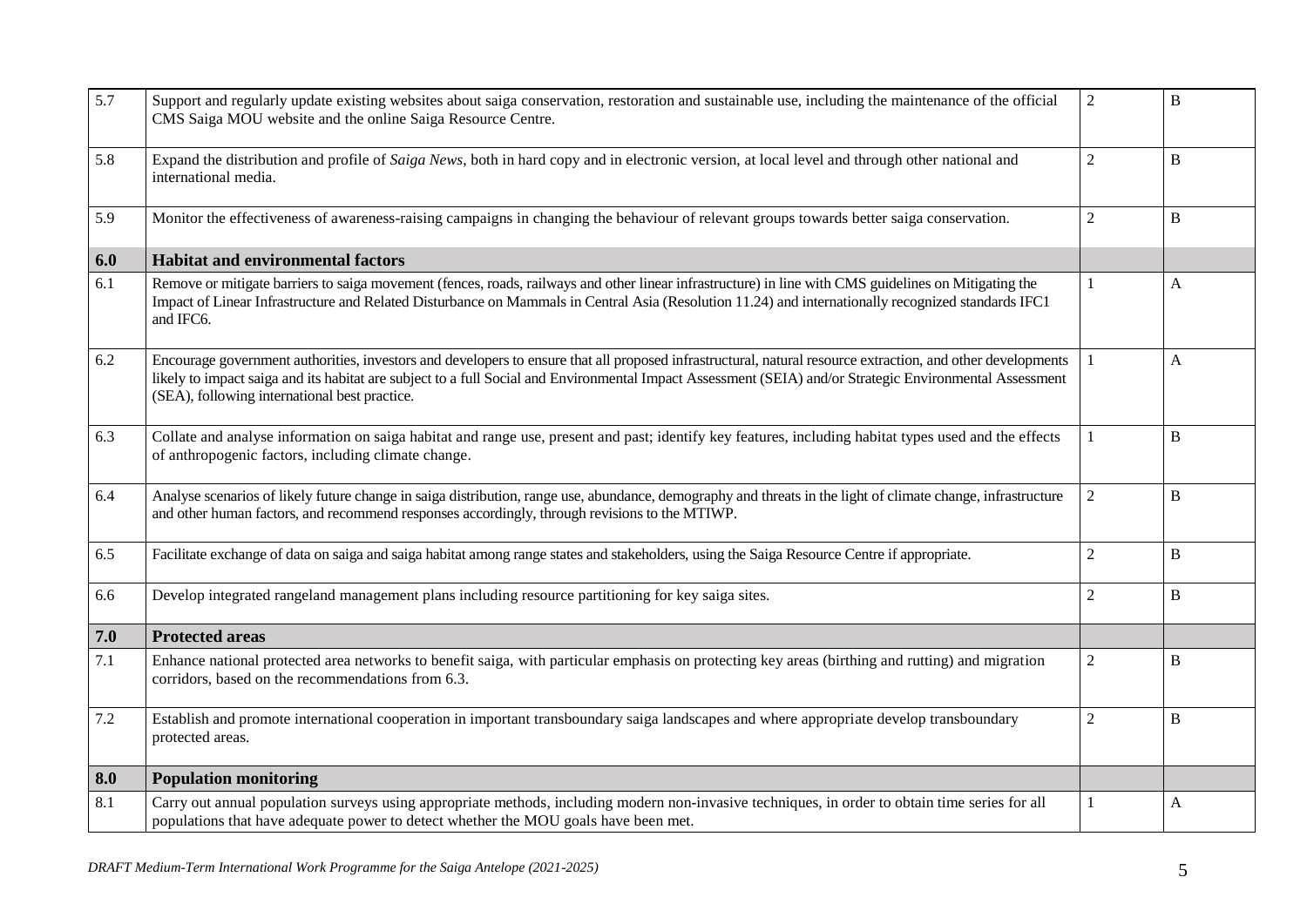| 8.2  | Carry out research on saiga movement and migration using appropriate technology (including satellite tracking and remote sensing), with a<br>particular focus on improving understanding of the impacts of infrastructure developments and climate change, and environmental and land use<br>change.                                                 | $\mathbf{1}$   | A            |
|------|------------------------------------------------------------------------------------------------------------------------------------------------------------------------------------------------------------------------------------------------------------------------------------------------------------------------------------------------------|----------------|--------------|
| 8.3  | Review different monitoring techniques, and adopt 'best practice' methodologies for producing reliable estimates of saiga populations, including<br>identifying appropriate sample sizes, timing, and frequency of counts to provide reliable baseline population data.                                                                              | $\overline{c}$ | A            |
| 8.4  | Carry out training and build capacity for biological sampling, transportation, storage and clinical diagnostics for researchers and government staff at 2<br>all levels.                                                                                                                                                                             |                | A            |
| 8.5  | Develop and expand programmes of monitoring of saiga in collaboration with local people.                                                                                                                                                                                                                                                             | $\overline{c}$ | A            |
| 8.6  | Carry out inter-disciplinary research on the health of saiga and other relevant species (including livestock) to inform mitigation, control, action and<br>timely reporting of the health status of saiga and disease outbreaks or mass mortality episodes to the appropriate national and international<br>authorities, the public and researchers. | $\mathbf{1}$   | B            |
| 8.7  | Develop programmes for long-term monitoring of environmental factors and biological sampling from individual animals, including saiga,<br>livestock and other wildlife (including potential disease vectors).                                                                                                                                        |                | B            |
| 8.8  | Carry out scientific monitoring of saiga populations, their demographic parameters, and their wider environment, including trends in sex ratio,<br>mortality patterns, reproductive success, age structure, genetics, predators and competitors, in the context of environmental and land use change.                                                | $\overline{c}$ | B            |
| 8.9  | Provide training in standard monitoring techniques as appropriate and disseminate methods through publications and the Saiga Resource Centre.                                                                                                                                                                                                        | $\mathbf{2}$   | B            |
| 8.10 | Encourage use of comparable techniques and reporting standards in all Range States, data and report sharing where possible, and joint analysis in<br>the case of transboundary populations.                                                                                                                                                          | $\overline{2}$ | B            |
| 9.0  | <b>Captive breeding</b>                                                                                                                                                                                                                                                                                                                              |                |              |
| 9.1  | Establish a registry of captive breeding facilities, with details on their purpose, the number of saigas held in captivity and their origin.                                                                                                                                                                                                         | $\overline{2}$ | A            |
| 9.2  | Promote the exchange of expertise in captive breeding, including study tours between captive breeding centres.                                                                                                                                                                                                                                       | $\overline{2}$ | $\mathbf{A}$ |
| 9.3  | Support existing facilities in the Russian Federation, Kazakhstan, China and Ukraine and encourage them to follow established IUCN and WAZA<br>guidelines and best practice for captive breeding and reintroduction.                                                                                                                                 | $\overline{c}$ | A            |
| 9.4  | Take into account the results of the international workshop on captive breeding for saiga conservation, held in Moscow in 2017.                                                                                                                                                                                                                      | $\overline{2}$ | $\mathbf{A}$ |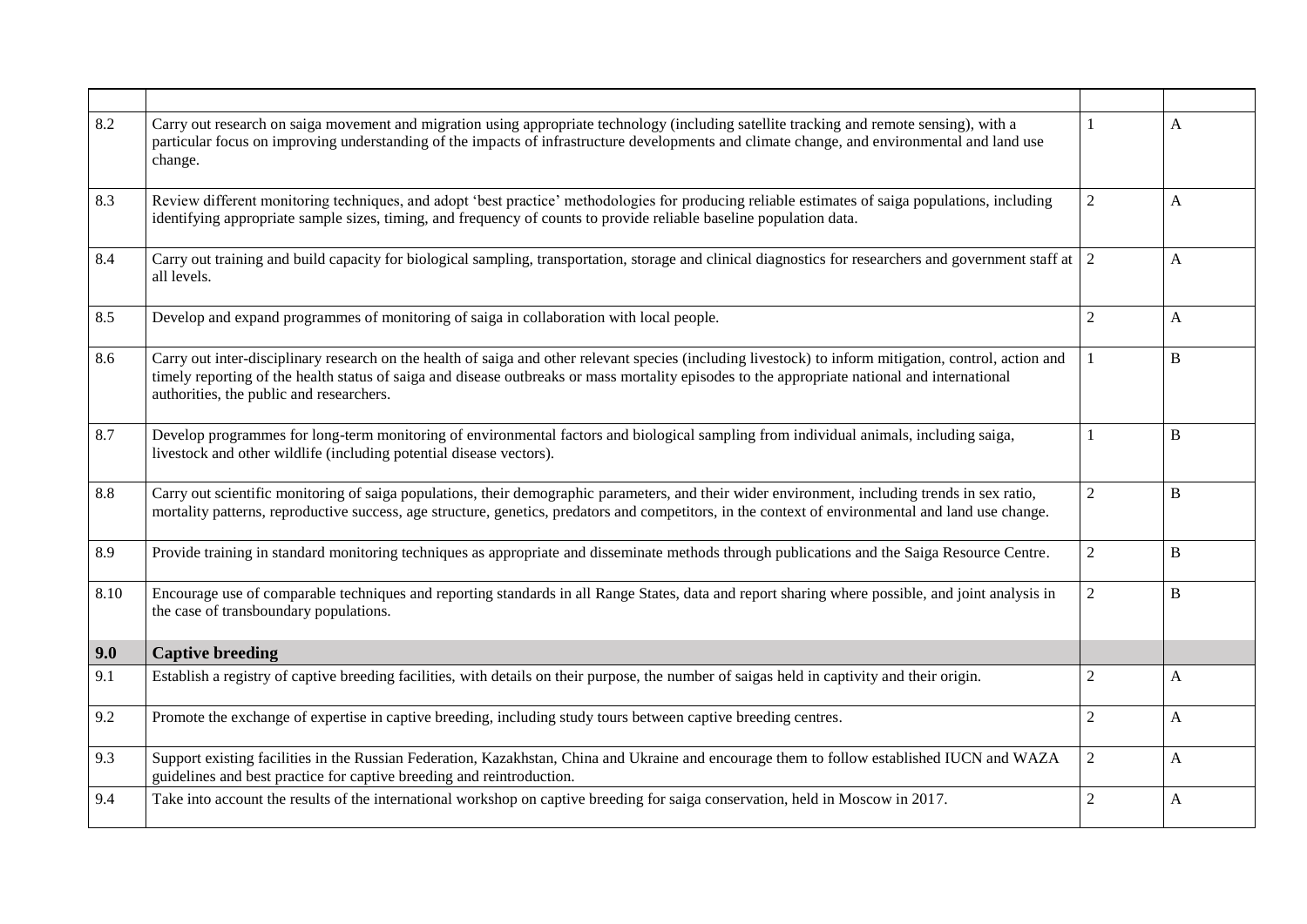| 9.5         | Encourage research into behaviour, feeding, disease and other topics, using the ex situ populations.                                                                                                                                                                                                                                                                    | $\overline{2}$ | $\bf{B}$    |
|-------------|-------------------------------------------------------------------------------------------------------------------------------------------------------------------------------------------------------------------------------------------------------------------------------------------------------------------------------------------------------------------------|----------------|-------------|
| 9.6         | Promote research to address challenges in the captive breeding of saiga antelopes, taking account of existing experiences and advice [see 9.5], and<br>develop best practices guidance for saiga husbandry, management and transport.                                                                                                                                   | $\overline{2}$ | B           |
| 9.7         | Assess the feasibility of establishing captive breeding and reintroduction facilities in Mongolia, Uzbekistan or other parts of the present or former<br>saiga range.                                                                                                                                                                                                   | $\overline{2}$ | B           |
| <b>10.0</b> | <b>Health and disease</b>                                                                                                                                                                                                                                                                                                                                               |                |             |
| 10.1        | Create national wildlife disease surveillance schemes for saiga antelopes, which include passive monitoring and standard operating procedures for<br>disease outbreaks, and encourage governments to adopt these for other wildlife species as well.                                                                                                                    |                | A           |
| 10.2        | Promote specific interventions to reduce risk of exposure and encourage elimination of Peste des Petits Ruminants virus from livestock populations<br>sharing saiga habitat and in saiga regions through comprehensive/systematic livestock vaccination (through the global PPR eradication programme<br>coordinated by FAO / OIE and national veterinary authorities). |                | A           |
| 10.3        | Encourage further collaboration on haemorrhagic septicaemia research between governments and researchers across Range States and with<br>international institutions.                                                                                                                                                                                                    |                | A           |
| 10.4        | Create an international working group on diseases affecting or threatening saiga across its range.                                                                                                                                                                                                                                                                      | 2              | A           |
| 10.7        | Monitor and control the disease risk to saiga associated with cross-border movement of livestock, their products and derivatives.                                                                                                                                                                                                                                       | $\overline{2}$ | $\mathbf A$ |
| 10.5        | Raise awareness of health and saiga-relevant disease in saiga, other wildlife and livestock among stakeholders throughout the saiga range, including<br>veterinarians, government agencies, rangers, local communities and researchers.                                                                                                                                 | 2              | B           |
| 10.6        | Encourage cooperation and communication transparency among technical health agencies on disease research results in free-ranging and captive<br>saiga.                                                                                                                                                                                                                  | $\overline{2}$ | B           |
| 10.8        | Carry out general health research on saiga, including regular monitoring of mortality such as during field missions at calving sites.                                                                                                                                                                                                                                   | $\overline{2}$ | $\bf{B}$    |
|             | <b>Population-specific measures</b>                                                                                                                                                                                                                                                                                                                                     |                |             |
| 11.0        | <b>North-West Pre-Caspian region population</b>                                                                                                                                                                                                                                                                                                                         |                |             |
| 11.1        | Improve the function and effectiveness of law enforcement and anti-poaching activities, using modern methods.                                                                                                                                                                                                                                                           |                | A           |
| 11.2        | Prioritise the implementation of a programme of saiga research, on issues including the current distribution, migration routes, population structure,                                                                                                                                                                                                                   |                | A           |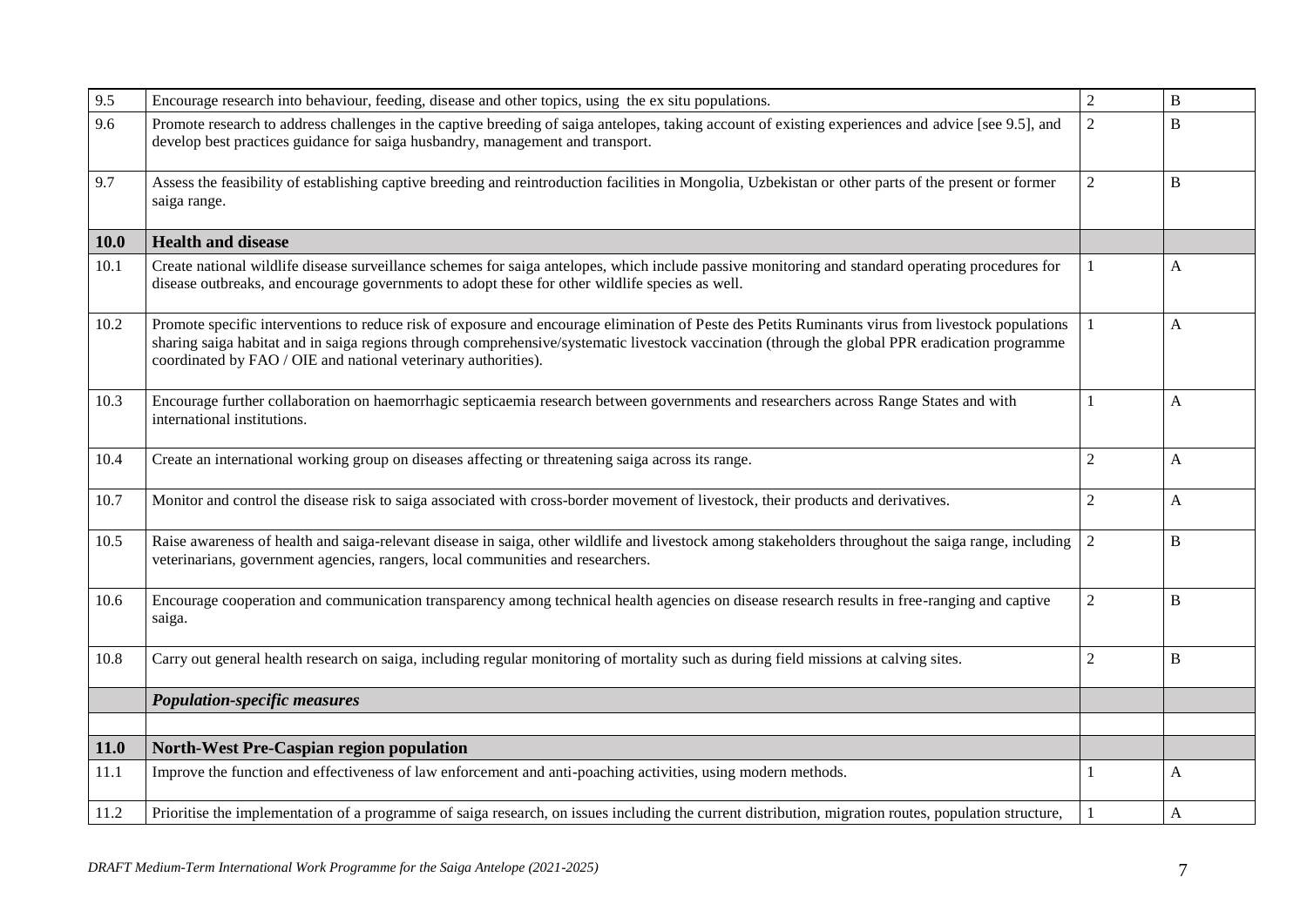|       | genetic variation, habitat assessment and monitoring methods.                                                                                                                                                                                                                                      |                |             |
|-------|----------------------------------------------------------------------------------------------------------------------------------------------------------------------------------------------------------------------------------------------------------------------------------------------------|----------------|-------------|
| 11.3  | Conduct regular, scientifically robust, assessments of saiga population abundance and distributions, using non-invasive methods.                                                                                                                                                                   |                | A           |
| 11.4  | Improve engagement of local people with saiga conservation through participatory monitoring, education and sustainable livelihoods.                                                                                                                                                                |                | A           |
| 11.5  | Work with local and federal authorities and protected area managers to support the effective functioning of federal and regional protected areas<br>located in the saiga range, taking into account the current situation, and future environmental change and population shifts.                  | 1              | A           |
| 11.6  | Implement appropriate methodologies for non-invasive monitoring of saiga, including for censuses, evaluation of population structure and habitats, as well<br>as the impact of predators.                                                                                                          |                | B           |
| 11.7  | Implement a long-term programme and action plan to restore and protect the population.                                                                                                                                                                                                             |                | B           |
| 11.8  | Support the effective implementation of the Working Group under the Ministry of Natural Resources of the Russian Federation on saiga conservation and<br>research.                                                                                                                                 | $\overline{2}$ | B           |
| 11.9  | Continue and expand public participation in restoration and protection of saiga, through visitor centres, education and awareness-raising.                                                                                                                                                         | $\mathbf{2}$   | B           |
| 11.10 | Improve the institutional capacity and effectiveness of the national and regional authorities responsible for saiga management, and strengthen their<br>links with the CMS contact point, CITES Management Authority and other administrative units of the Russian Federation and internationally. | $\mathbf{2}$   | B           |
| 11.11 | Ensure that ecologically sensitive tourism is carried out without disturbing saiga and while supporting saiga conservation with funding and resources.                                                                                                                                             | $\mathbf{2}$   | $\mathbf B$ |
| 12.0  | <b>Ural population</b>                                                                                                                                                                                                                                                                             |                |             |
| 12.1  | Improve anti-poaching activities through close cooperation between wildlife protection services and other law enforcement agencies, involving<br>local people.                                                                                                                                     | 1              | A           |
| 12.2  | Carry out research into the factors predisposing the population to mass mortality from disease including transmissible diseases from livestock, and<br>implement mitigating measures based on the findings.                                                                                        |                | A           |
| 12.3  | Implement measures to eliminate the negative impact of international border barriers on migrating saiga.                                                                                                                                                                                           |                | A           |
| 12.4  | Strengthen public awareness and engagement activities, including particularly with respect to conservation value of saiga and disease control.                                                                                                                                                     | 1              | A           |
| 12.5  | Conduct ongoing monitoring of saiga distribution, population structure and threats, and share these data for conservation planning, taking into<br>account the trans-boundary nature of the population.                                                                                            | $\overline{2}$ | B           |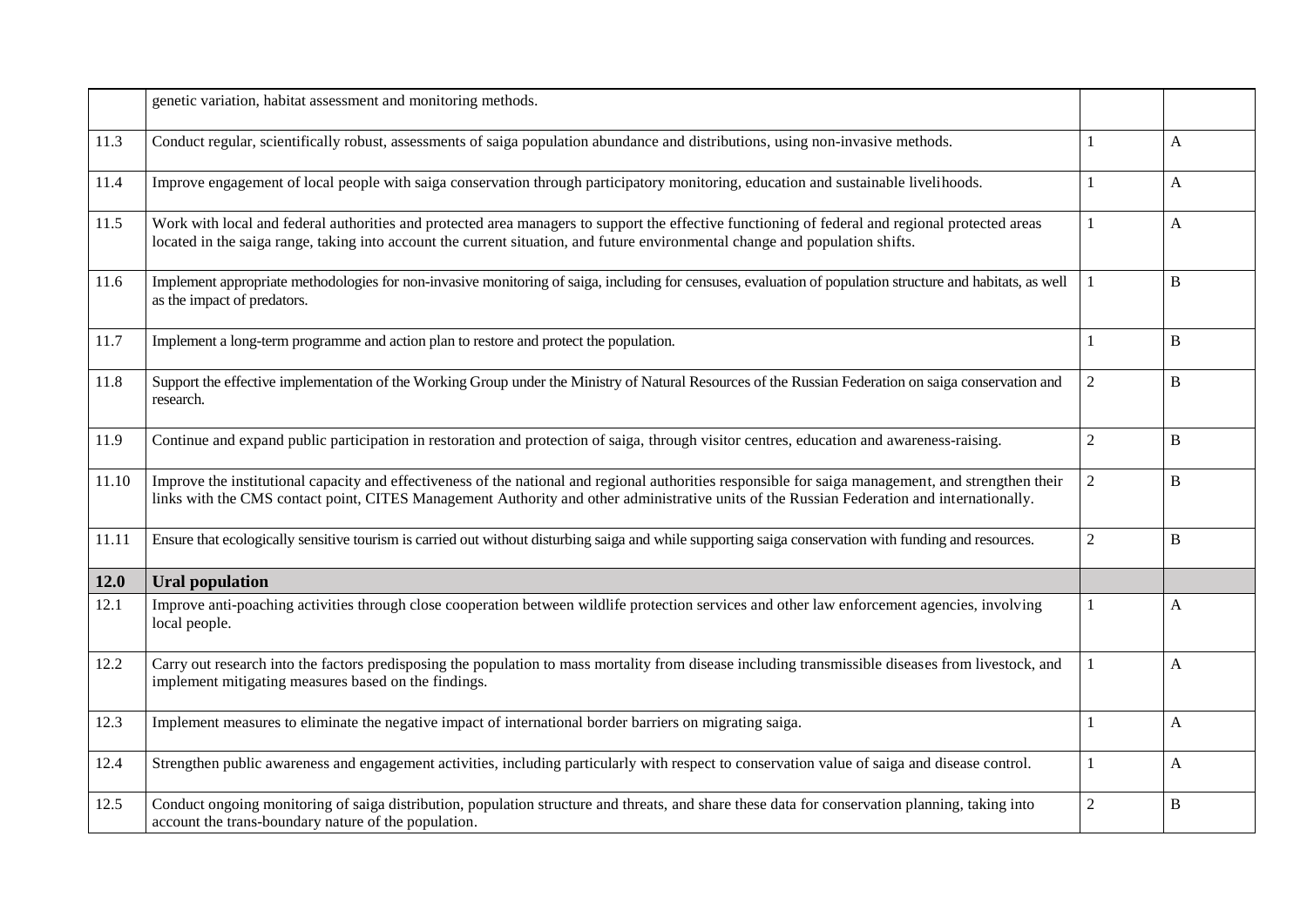| 12.6 | Strengthen cooperation between Russia and Kazakhstan for management of this transboundary population in the framework of existing and planned<br>agreements.                                                                                                                                                                                                                                            | 2              | B        |
|------|---------------------------------------------------------------------------------------------------------------------------------------------------------------------------------------------------------------------------------------------------------------------------------------------------------------------------------------------------------------------------------------------------------|----------------|----------|
| 13.0 | <b>Ustiurt population</b>                                                                                                                                                                                                                                                                                                                                                                               |                |          |
| 13.1 | Strengthen anti-poaching activity in Kazakhstan and Uzbekistan, including, where possible, the involvement of voluntary rangers from local<br>communities and community-based NGOs, national and transboundary cooperation between relevant agencies such as inspectors, border guards,<br>customs officers and police.                                                                                 | 1              | A        |
| 13.2 | Make special efforts to build cooperation at the operational level between (currently) Kazakhstan and Uzbekistan to ensure effective anti-poaching<br>and conservation actions for this transboundary landscape.                                                                                                                                                                                        | $\mathbf{1}$   | A        |
| 13.3 | Support the recently reorganised Saigachiy Reserve and other PAs in Ustyurt and consider expanding the protected area network, respecting<br>ecological connectivity and ensuring support and engagement of local people                                                                                                                                                                                | 1              | A        |
| 13.4 | Based on 6.1 and 6.2, require developers to carry out mitigation measures to minimise the impact of barriers to movement on the population,<br>particularly the Kazakhstan-Uzbekistan border fence and the railway, as well as disturbance from infrastructure and other industrial development<br>activities. Existing infrastructure, such as the railway, should be adapted to allow saiga to cross. | 1              | A        |
| 13.5 | Continue research on the seasonal distribution and numbers of saiga and the status of their habitat, with a particular emphasis on the role of<br>infrastructure and border fencing in constraining movement, and on the locations of, abundance, and threats to resident populations.                                                                                                                  | $\mathbf{1}$   | A        |
| 13.6 | Encourage local communities and civil society organizations to support conservation activities on the Ustiurt Plateau, ensuring that local people<br>have the opportunity to participate in, and to obtain benefits from conservation.                                                                                                                                                                  | 1              | A        |
| 13.7 | Develop and expand education and awareness raising, as well as community engagement and conservation-related income-generating enterprises.                                                                                                                                                                                                                                                             | $\overline{2}$ | A        |
| 13.8 | Restore the ecological connectivity of Ustiurt as a transboundary landscape.                                                                                                                                                                                                                                                                                                                            | 1              | $\bf{B}$ |
| 13.9 | Strengthen the implementation of the existing bilateral and/or trilateral cooperation agreements between Kazakhstan, Uzbekistan and Turkmenistan to<br>ensure coordinated action to implement the agreements.                                                                                                                                                                                           | $\sqrt{2}$     | $\bf{B}$ |
| 14.0 | <b>Betpak-Dala population</b>                                                                                                                                                                                                                                                                                                                                                                           |                |          |
| 14.1 | Strengthen anti-poaching efforts, targeting areas where saiga antelopes are particularly vulnerable, through close cooperation of wildlife protection<br>services and other law enforcement agencies, and involving local communities where appropriate.                                                                                                                                                | 1              | A        |
| 14.2 | Ensure that transport and infrastructural development is carried out while applying the mitigation hierarchy and following the principles in 6.1 and                                                                                                                                                                                                                                                    |                | A        |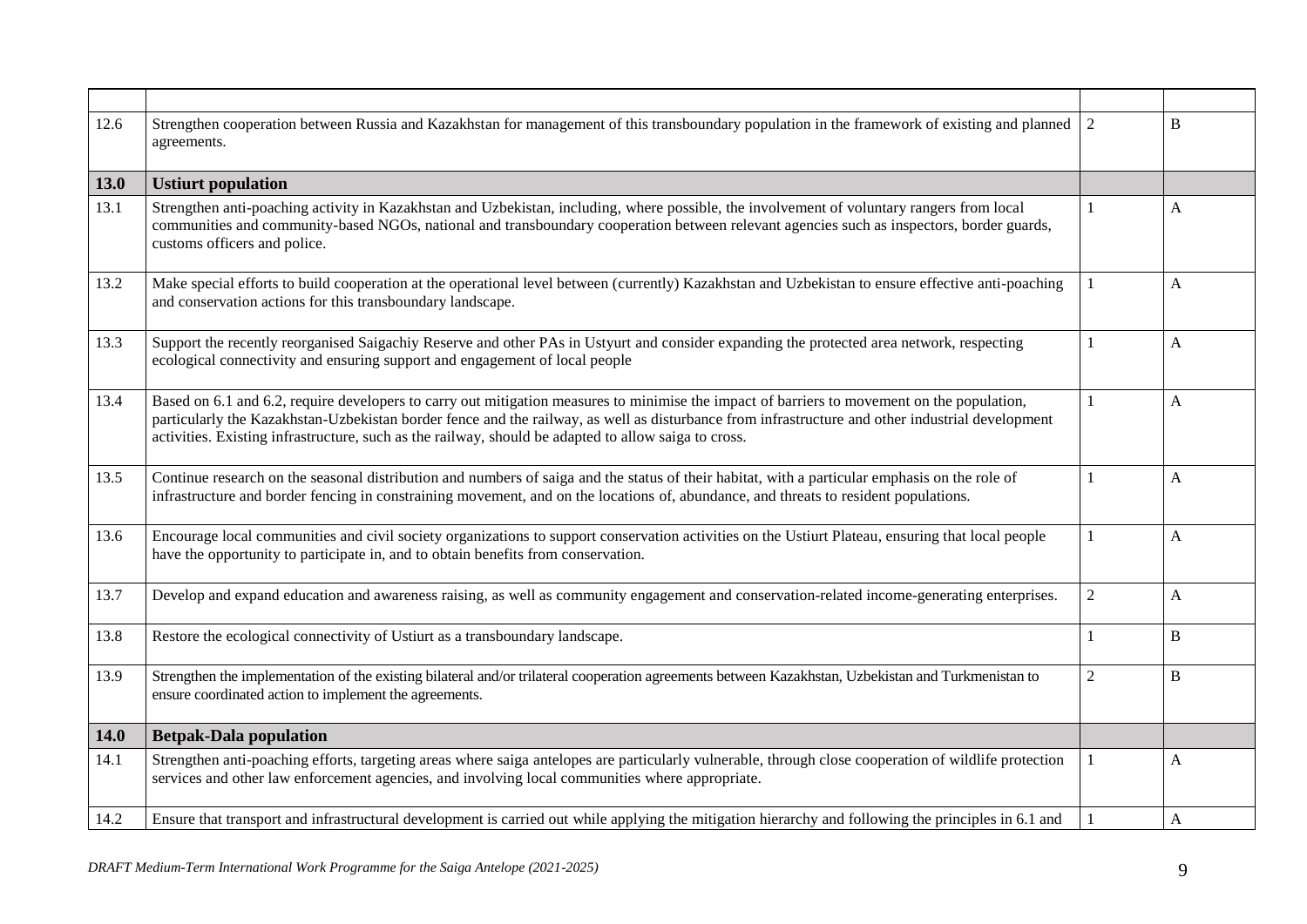|      | 6.2, to ensure minimal negative impact to saiga conservation.                                                                                                                                                                                                                                                             |                |              |
|------|---------------------------------------------------------------------------------------------------------------------------------------------------------------------------------------------------------------------------------------------------------------------------------------------------------------------------|----------------|--------------|
| 14.3 | Continue and extend the monitoring of the health status of the population, especially at calving time.                                                                                                                                                                                                                    |                | $\mathbf{A}$ |
| 14.4 | Implement measures to eliminate the negative impact of international border barriers on migrating saigas.                                                                                                                                                                                                                 | 2              | A            |
| 14.5 | Develop and implement a long-term research programme on saiga diseases including national and international expertise, and communicate results<br>to local people and rangers as well as to the general public nationally and internationally.                                                                            | 1              | B            |
| 14.6 | Conduct public engagement activities, awareness-raising and community involvement in saiga conservation in key areas.                                                                                                                                                                                                     | $\overline{2}$ | B            |
| 14.7 | Support effective management of protected areas and develop ecological corridors to ensure that the protected area network is relevant to the<br>saiga's current and particularly its future needs, including in the light of climate change, agricultural and infrastructural development.                               | $\overline{2}$ | B            |
| 14.8 | Extend the agreement between Kazakhstan and the Russian Federation on the conservation of the Ural saiga population to include the Betpak-Dala<br>population.                                                                                                                                                             | $\overline{2}$ | B            |
| 15.0 | <b>Mongolia population</b>                                                                                                                                                                                                                                                                                                |                |              |
| 15.1 | Enhance the protected area network by identifying new sites or upgrading existing sites, where appropriate.                                                                                                                                                                                                               |                | $\mathbf{A}$ |
| 15.2 | Strengthen local engagement in saiga conservation and reduce conflict through livelihood enhancement and public awareness activities, including<br>community rangers, educational initiatives and ecotourism.                                                                                                             |                | $\mathbf{A}$ |
| 15.3 | Disseminate appropriate and clear information among local communities on wildlife diseases (the risk of spillover from livestock to saiga antelope)<br>and the guidelines to report diseases to animal health authorities.                                                                                                |                | A            |
| 15.4 | Continue research into the seasonal saiga distribution, with updated information on range, movement, reproduction, genetics and mortality, in order<br>to inform conservation planning, with a particular emphasis on grazing overlap, competition, saiga health and disease transmission between saiga<br>and livestock. |                | $\mathbf{A}$ |
| 15.5 | Continue to apply and improve the current standardised, robust approaches to population monitoring, in order to monitor population trends.                                                                                                                                                                                | $\mathbf{1}$   | $\mathbf{A}$ |
| 15.6 | Carry out genetic research on Mongolian saiga using the latest technology, in order to ascertain its phylogenetic relationship to other saiga<br>populations.                                                                                                                                                             |                | A            |
| 15.7 | Encourage animal health authorities to vaccinate livestock in the saiga range against PPR to control the risk of transmission to susceptible wildlife.                                                                                                                                                                    |                | A            |
| 15.8 | Strengthen the capacity of law enforcement agencies to combat the illegal trade in saiga derivatives.                                                                                                                                                                                                                     |                | A            |